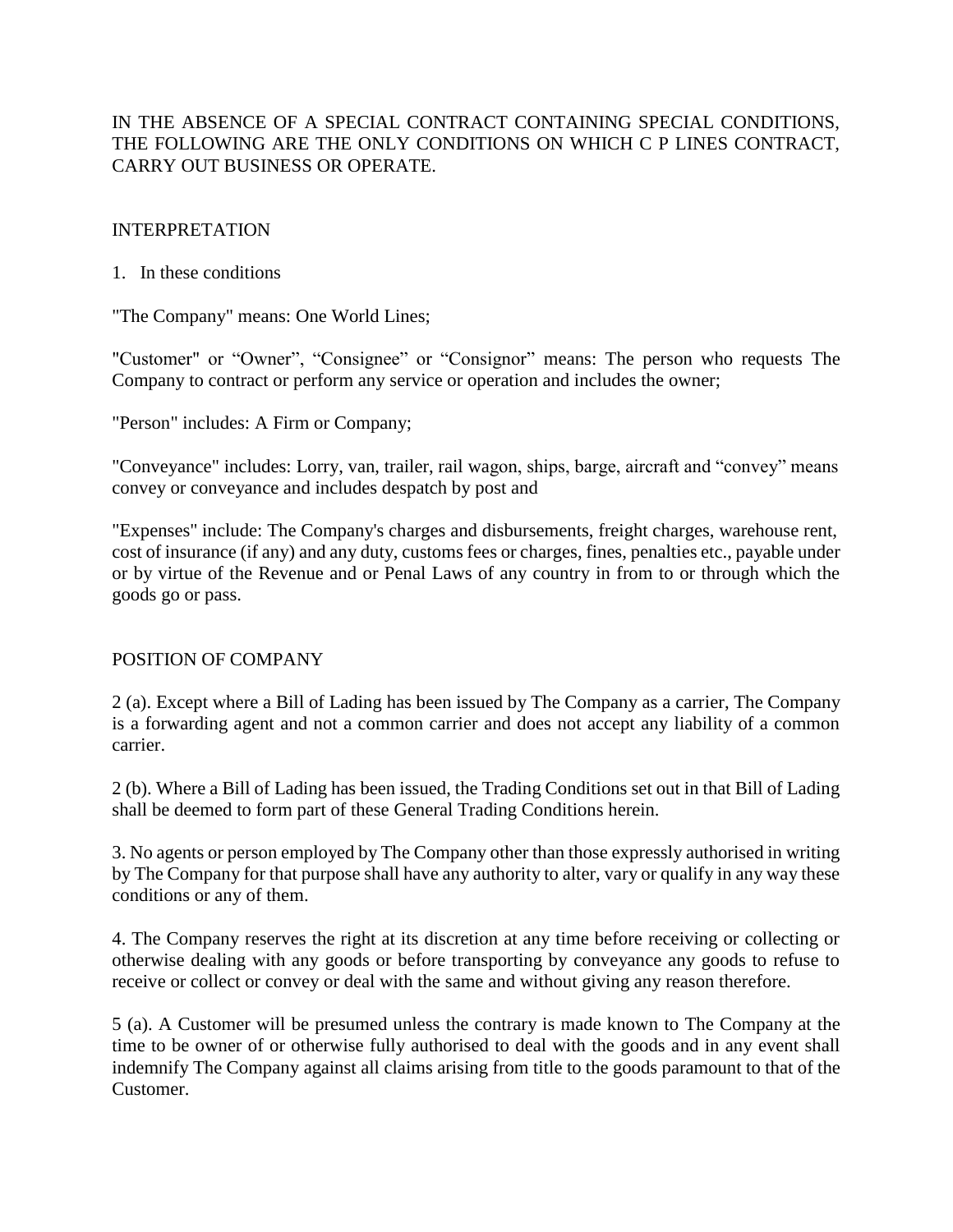5 (b). The Customer warrants that in agreeing to the terms hereof, he does so on behalf of all persons having a present or future interest.

### COMPANY'S RIGHTS AND POWERS

6 (a). The Company in connection with the transportation of the goods and for any part or parts of the transportation journey may use or arrange for the use of any conveyance or conveyances and for such purpose may employ as sub-contractors or agents any conveyance owner on such conveyance owner's usual terms or on such other terms as may be agreed between The Company and such conveyance owner but entirely without prejudice to the rights powers and immunities which The Company enjoy under these conditions. In employing any conveyance owner The Company shall act and shall be deemed to act as agent for the Customer.

6 (b). The Company may convey or arrange to convey the goods by any route or routes (whether usual or not).

6 (c). The goods may be so conveyed or their conveyance so arranged for separately, and, if and when The Company in their discretion think fit, as part of a larger package or consignment.

7. The Company may at any time require proof of the nature, condition, quantity, weight or value of the goods or any other particulars notwithstanding any prior declaration by the Customer.

## CUSTOMER'S OBLIGATION AND LIABILITIES

8. Unless otherwise agreed in writing all goods shall be adequately and securely packed by the Customer and the name and address of the Consignee clearly stated.

9. In all cases the Consignor shall remain liable to The Company for all expenses except and insofar as the same are prepaid and without prejudice to any of The Company's rights against the Consignee or any other person.

10. Dangerous goods, if accepted by The Company, must be accompanied by a full declaration of their nature and contents and properties and safely and securely packed for the transit. The Company gives no guarantee that any conveyance owner will accept or deliver such goods.

11. The Consignor shall indemnify The Company against all claims for injury to any property or persons caused by special goods or exceptional goods or perishable goods or dangerous goods.

12. Subject as aforesaid full written particulars and instructions must be furnished with regard to,

(i) the goods (i.e. as to number and types of containers marks, weight and value); and

(ii) any risks to be insured against amounts to be covered.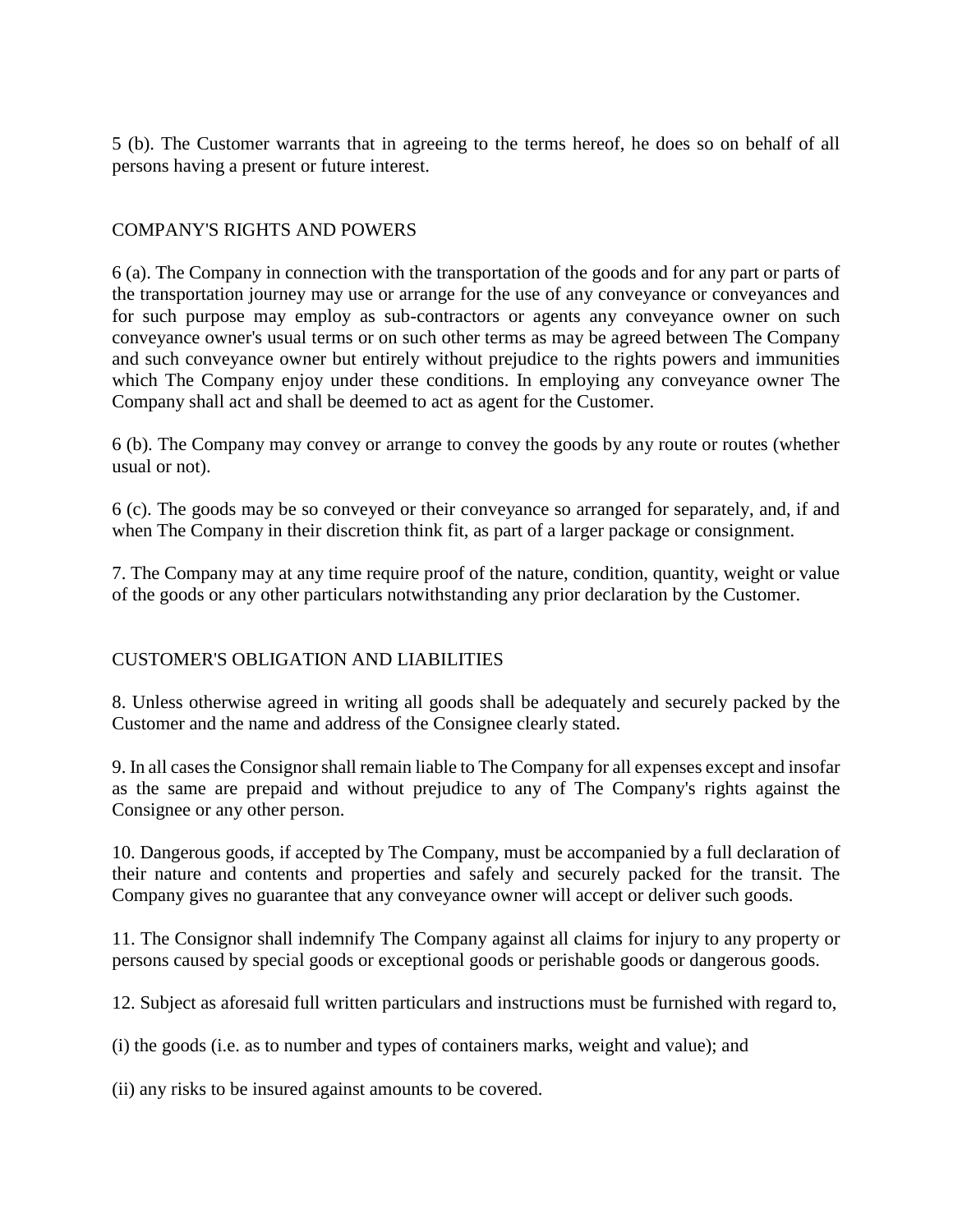If such particulars in respect of (i) be not furnished or be in any respect inaccurate or not clear The Company shall be absolved from all responsibility whatsoever for loss or misdelivery of the goods. If particulars under (ii) are not furnished or are either inaccurate or not clear, The Company shall not be under any responsibility for not insuring or for any incorrect insurance.

## COMPANY'S EXPENSES

13. The Company may at any time require prepayment of or on account of their expenses.

14. If the goods be stopped in transit, refused or delivery not taken, the cost of any additional carriage, cartage, storage and or of any other consequential service will be charged to and forthwith payable by the Consignor.

# COMPANY'S IMMUNITIES AND LIABILITIES

15. The Company shall not be under any responsibility whatever for any damage, loss, delay in delivery, misdelivery or detention (howsoever, whensoever and wheresoever caused or arising and whether caused or arising during or in course of deviation from route) to or of goods unless caused by wilful neglect or default while the goods are in the actual custody of The Company's servants and for no other neglect or default or other matter or thing whatsoever or howsoever arising. The Company shall not be liable for any act of jettisoning, abandoning, unloading, destroying or otherwise dealing with the goods or any of them which act in the opinion of The Company is necessary or advisable for the safety or security of any person or property.

16. The Company is not liable or responsible in any capacity or manner whatsoever for any loss or damage to the goods whilst the goods are in transit, possession, control or custody of steamship companies, railways, airlines or other carriers or when any loss or damage to the goods is due to Act of God, war, mutiny, seizure, detention, forfeiture by governments, states, rulers, princes, ports, Authorities or any other body.

17. The Company's liability begins from the time of receipt of the goods in the contracted condition and terminates at the time of delivery to other carriers or the consignees.

18. The Company shall be discharged from liability or obligation absolutely upon the delivery of the goods to the consignees or their agents.

19. In the event of any dispute as regards the value of each package or unit, it is hereby expressly declared and agreed that The Company shall have the sole right to appoint an adjuster or valuer to decide the value of each package or unit. It is further expressly declared and agreed that the decision of the adjuster or valuer shall be binding on the Customer.

CLAIMS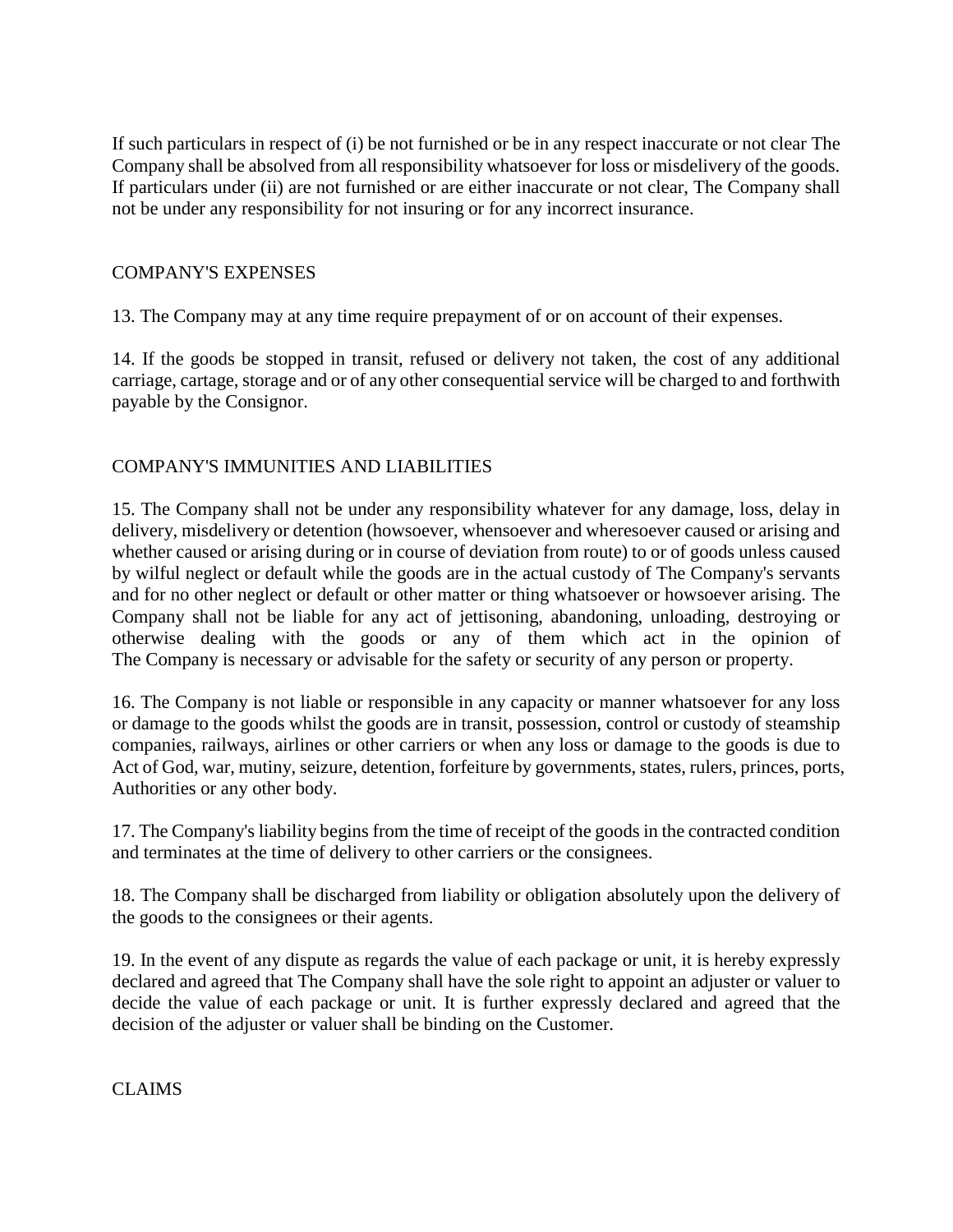20. Notwithstanding and without prejudice to conditions 15, 16, 17, 18 and 19 it is a condition precedent of The Company's liability hereunder that any claim must be notified in writing to The Company at its business address 2 Bukit Merah Central, #20-01, Singapore 159835 or wherever situated in such detail as The Company may reasonably require and that such notification must in the case of claims relating to goods alleged to be damaged be made within seven days after delivery, or in the case of claims relating to loss or non-delivery be made within thirty days after the due date of delivery.

# **RATES**

21. Rates offered are for the conveyance to all parts of the world of goods consisting of ordinary merchandise; senders are responsible for the payment of any increase in rates, freights, premiums or other charges which may be imposed after the commencement of the transit. Customs duties and local taxes and other government charges are additional to the rates for carriage unless otherwise stated. All rates and charges are payable in Singapore currency unless otherwise stated.

22. Unless a special agreement is made as to the rate of carriage The Company shall have the option of charging by value or weight or measurement.

## PAYMENTS

23. Customer must pay all bills rendered by The Company promptly within 30 days from the date of bills notwithstanding any enquiries, complaints or disputes on the bills.

24. Customer must direct any enquiries on any bills to The Company's Accountant within 15 days of the date of bills, failing which it shall be deemed that such bills are correct for all purposes.

25 (a). Customer is required to pay an interest charge of 2% per month on all bills which remain unpaid after the currently allowed credit period of 30 days from the date of bills notwithstanding any enquiries, complaints or disputes on the bills. This interest payment does not prejudice The Company's right to demand payment for bills exceeding 30 days.

25 (b). In the event The Company has to commence legal proceedings for recovery of their payment for invoices, charges and disbursements, the Customer/Owner hereby agrees to pay legal costs on a full indemnity/solicitor and own client basis.

26. The Company has the right at any time at its sole discretion to suspend or close the Customers' credit facilities and demand for immediate settlement for all outstanding amount due to The Company.

#### COMPANY'S LIEN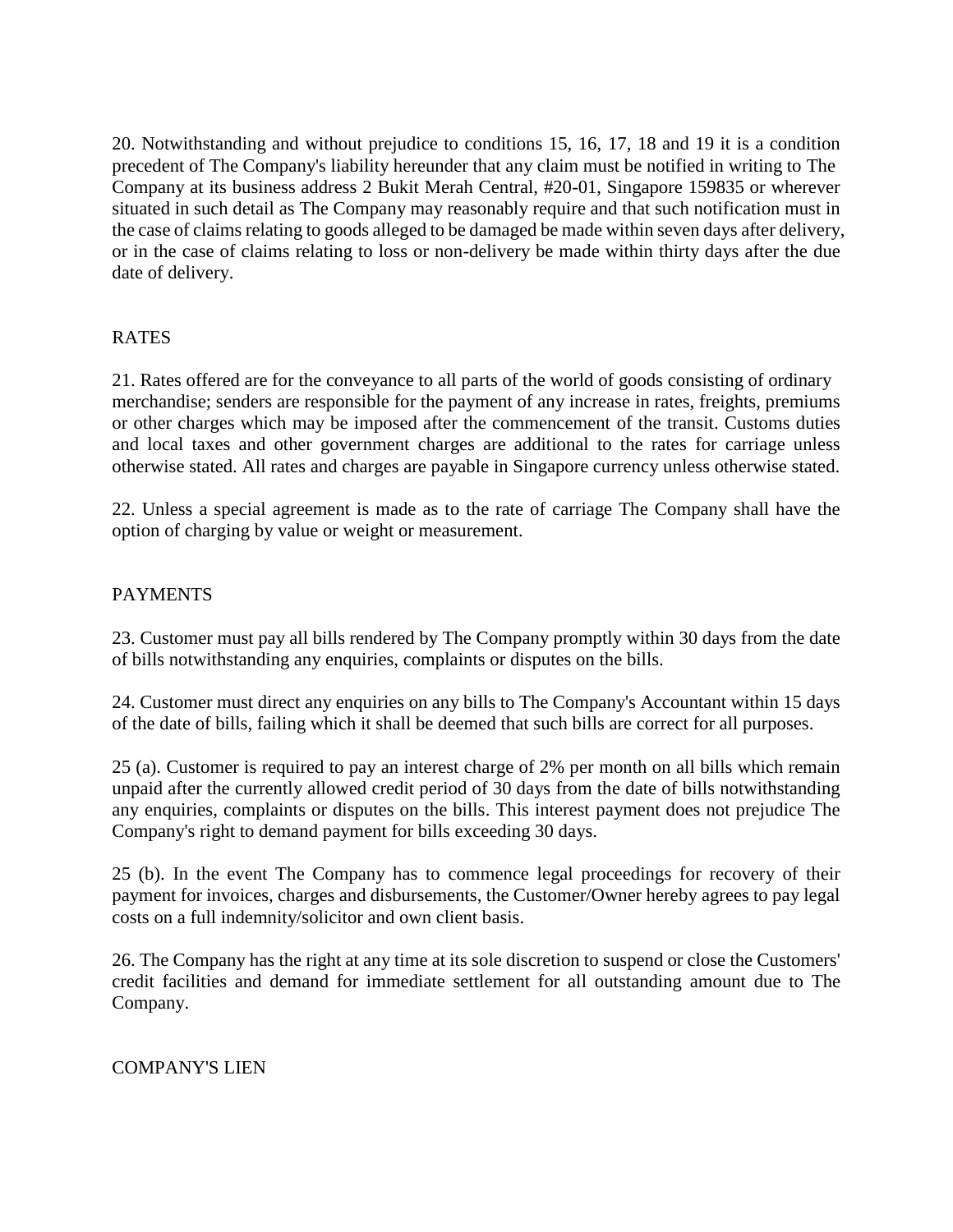27. All goods received by The Company or its agent shall be held by them subject to a general lien and right of detention for money due to The Company whether in respect of the storage, services, forwarding of those or other goods or for other charges or cost payable by the owner of the goods, and if the general lien is not satisfied within 28 days of a notice in writing sent by telefax or by post by The Company to the last known telefax address/postal address of the customer, the goods will be sold by auction or otherwise and the proceeds of sale applied to the satisfaction of the lien and expenses.

## INSURANCE

28. No insurance of the goods for any risk shall be effected by The Company without prior written instructions and additional payment for the premium and other charges.

29. This agreement shall be deemed to be made in Singapore and subject to the laws of Singapore and the jurisdiction of the Court of Singapore.

30. In the event of a conflict between any of the conditions with any statute or law of Singapore, only such conditions to the extent of the inconsistency, but no further, shall be null and void.

31. Nothing in this document or elsewhere shall be deemed to be a waiver or surrender by C P LINES of their rights, immunities, exemption or limitation of liability or responsibility provided by statute or otherwise, presently or in future.

## 32. SPECIAL CONDITIONS

In addition to the above and supplementary thereto, the parties hereby further agree as follows:-

i. Where the contract of carriage includes carriage by sea, the terms and conditions set out in The Company's Bill of Lading are deemed to be fully incorporated into this contract by specific reference herein.

ii. Where the contract of carriage includes carriage by air, the terms and conditions set out in The Company's Airway bill are deemed to be fully incorporated into this contract by specific reference herein.

iii. In the case of goods received for carriage, in transit or for storage, transshipment or carriage, the following additional terms shall be deemed incorporated into the contract and the customer expressly warrants as follows:-

a. that they are the owners of or the duly authorised agents of the owners of the goods and in tendering the goods for carriage, transit, transshipment or storage accept these conditions for themselves and all other parties on whose behalf they are acting or who may be concerned with the said goods;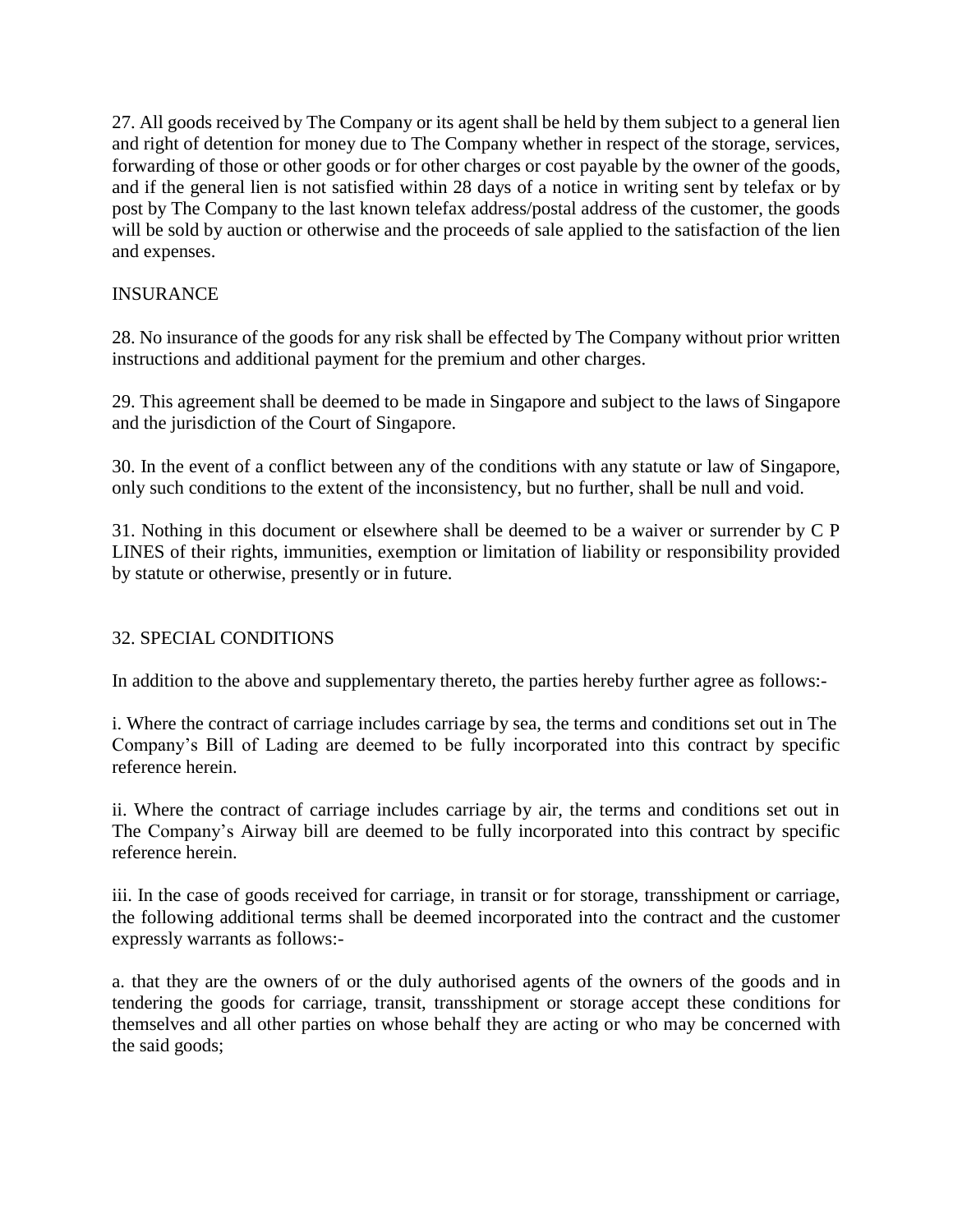b. that The Company's lien shall be paramount to any other claim whatsoever and that in the event the customer and or any party having any interest whatsoever in the goods is subject to a bankruptcy or winding-up action, The Company will be considered a secured creditor in respect of its lien for its storage charges and all other charges, expenses and disbursements in respect of the goods and shall be paid in priority to any and all other claims;

c. the parties agree that the general lien of The Company shall cover all debts present and future due on any account to The Company by the Customer and/or any party or parties in whose name or on whose behalf the goods are stored or incurred in respect of the goods;

d. The Company has at its absolute discretion a full power with or without previous notice to the Owner or any other party to sell the goods or any part thereof by private treaty, public auction or to dispose of the goods where the invoices of The Company or any debt remains unpaid for a period longer than 3 months.

iv. Out of the proceeds from such sales, auction or disposal The Company may apply them first to recover all the charges thereby incurred and all of the said debts owed to it and apply the surplus (if any) to be paid over against a proper discharge to the Owner and or any other party lawfully claiming such surplus.

v. For the purpose of such sales, The Company shall be at liberty to open any package, cases or wrappings and to break open any locks or other fastenings securing or protecting such goods.

vi. All goods stored or held in transit pending delivery or carriage or transshipment are deemed held solely at the risk of the Customer and The Company undertakes no liability for any destruction, damage, loss, theft, robbery, pilferage or any other event howsoever caused and even if due to the negligence, act or omission or wilful default of The Company, its servants or agents or employees.

vii. The owner of the goods and or customer take entire responsibility for the goods stored, warehoused or held in transit and they undertake and agree to keep such goods fully insured against all risks while they are in the custody of The Company. The Company will however effect an insurance on behalf of the Owner or Customer if instructed to do so accordingly and the payment of the premium is duly paid or agreed to be paid by the Owner or Customer.

viii. The Customer hereby agrees that he hereby specifically waives for himself and all his heirs, successors and subrogees any and all rights of claim against The Company arising out of the contract for services to be performed by The Company and recourse shall be only under the insurance policy.

ix. The customer agrees that he shall insure and keep insured the goods/services provided by C P Lines for the total period of the contract and covenants that such insurance shall contain a nonsubrogation clause or waiver of subrogation. In the event the Shipper or Merchant fails to do so, he hereby specifically waives for himself and all his heirs, successors and subrogees any and all tights of claim against the carrier arising out of the carriage, delivery and/or contact.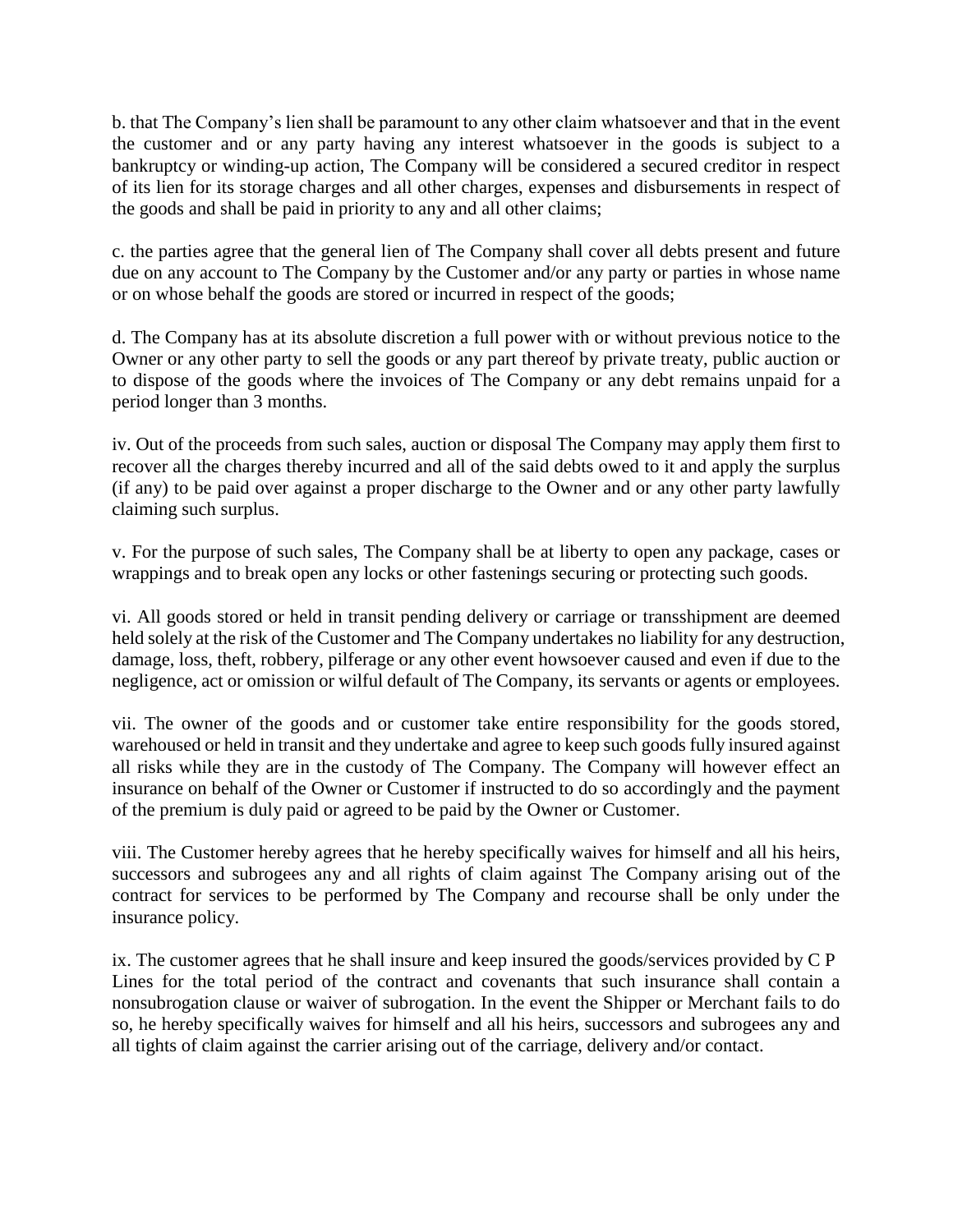x. It is hereby agreed that The Company shall not be responsible for the condition or content of any package received for storage, carriage or transit nor for loss of weight or volume nor for any loss or damage to the said goods before or after storage, carriage, transit or delivery caused by Act of God, public enemies, hostilities, strikes, lockouts, riots, restraint of rulers or people, effect of climate, monsoons, tempest, torrential rains, floods, sea or water, temperature changes, heat, fire, lightning, earthquake, explosion, vermin, white ants, unprotected or insufficiently protected packages, castings or machinery, defective or insufficient packing or packages, obliteration of marks, hook holes, tearing of covers, bursting of bands or hoops, leakage, rust, decay, mildew, dry-rot, evaporation, fumigation, accidents, latent defects, natural causes and other circumstances which The Company could not with reasonable diligence avoid or control.

xi. In any event, unless a contrary law or statute has application and to that extent only, the liability of The Company shall not exceed S\$1.00 per kilogram or S\$100.00 per package or customary freight unit or the invoice value of the goods, whichever is the lesser.

xii. The Customer hereby agrees that the Stuffing or Loading Report raised by C P Lines and its authorised Stuffing or Unstuffing Agents shall be conclusive in all disputes related to cargo storage or discrepancies for all purposes.

33. Any assistance given by use of The Company's workers and/or forklifts or other lifting or handling machinery will be entirely at the risk of the Owner or Customer who will be responsible to supervise the same and The Company takes no responsibility whatsoever for any loss, damage, accident whatsoever arising out of such assistance.

## LIBERTIES OF THE COMPANY

34. The Company shall be at liberty and entitled to sub-contract on any terms the whole or any part of the work or services to be performed and the Owner or Customer agrees to be bound thereby on those terms.

35. The Customer or Owner undertakes that no claim or allegation shall be made against any person or warehouse operator or transport provider or carrier whatsoever, other than The Company including but not limited to The Company's servants or agents, any independent contractor and his servants or agents, and all others by whom the whole or any part of the work or services, whether directly or indirectly is procured, performed or undertaken which imposes or attempts to impose upon any such person or warehouse operator or transport provider or carrier any liability whatsoever in connection the goods, and if any claim or allegation should nevertheless be made, to defend indemnify and hold harmless The Company against all consequences thereof. Without prejudice to the foregoing every such other person, warehouse operator or transport provider or carrier shall have the benefit of all provisions herein benefiting The Company as if such provisions were expressly for his benefit and in entering into this contract, The Company, to the extent of these provisions, does so not only on his own behalf but also as agent or trustee for such persons, warehouse operators, or transport providers or carriers and they shall be to this extent be or be deemed to be parties to this contract.